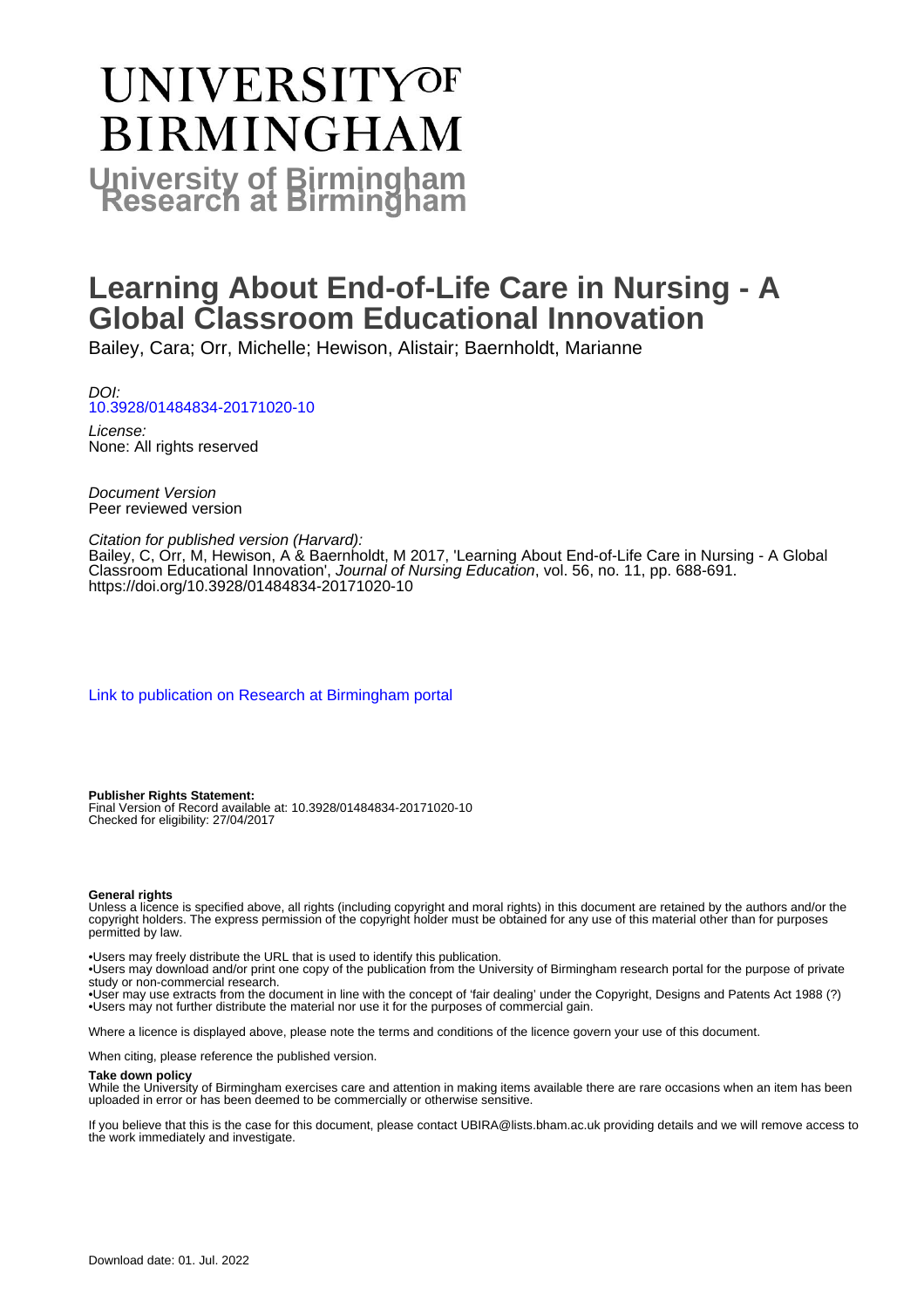# Journal of Nursing Education Learning About End-of-Life Care in Nursing - A Global Classroom Educational Innovation

--Manuscript Draft--

| <b>Manuscript Number:</b>                      | JNE-2017-002R1                                                                                                                                                                                                                                                                                                                                                                                                                                                                                                                                                                                                                                                                                                                                                                                                                                                                                                                                                                                                                                                                                                                                                                                                                                     |
|------------------------------------------------|----------------------------------------------------------------------------------------------------------------------------------------------------------------------------------------------------------------------------------------------------------------------------------------------------------------------------------------------------------------------------------------------------------------------------------------------------------------------------------------------------------------------------------------------------------------------------------------------------------------------------------------------------------------------------------------------------------------------------------------------------------------------------------------------------------------------------------------------------------------------------------------------------------------------------------------------------------------------------------------------------------------------------------------------------------------------------------------------------------------------------------------------------------------------------------------------------------------------------------------------------|
| <b>Full Title:</b>                             | Learning About End-of-Life Care in Nursing - A Global Classroom Educational<br>Innovation                                                                                                                                                                                                                                                                                                                                                                                                                                                                                                                                                                                                                                                                                                                                                                                                                                                                                                                                                                                                                                                                                                                                                          |
| <b>Article Type:</b>                           | <b>Educational Innovation</b>                                                                                                                                                                                                                                                                                                                                                                                                                                                                                                                                                                                                                                                                                                                                                                                                                                                                                                                                                                                                                                                                                                                                                                                                                      |
| <b>Order of Authors:</b>                       | Cara Bailey, PhD, RN                                                                                                                                                                                                                                                                                                                                                                                                                                                                                                                                                                                                                                                                                                                                                                                                                                                                                                                                                                                                                                                                                                                                                                                                                               |
|                                                | Shelly Orr, MSN, RN                                                                                                                                                                                                                                                                                                                                                                                                                                                                                                                                                                                                                                                                                                                                                                                                                                                                                                                                                                                                                                                                                                                                                                                                                                |
|                                                | Alistair Hewison, PhD, RN                                                                                                                                                                                                                                                                                                                                                                                                                                                                                                                                                                                                                                                                                                                                                                                                                                                                                                                                                                                                                                                                                                                                                                                                                          |
|                                                | Marianne Baernholdt, PhD, MPH, RN                                                                                                                                                                                                                                                                                                                                                                                                                                                                                                                                                                                                                                                                                                                                                                                                                                                                                                                                                                                                                                                                                                                                                                                                                  |
| <b>Order of Authors Secondary Information:</b> |                                                                                                                                                                                                                                                                                                                                                                                                                                                                                                                                                                                                                                                                                                                                                                                                                                                                                                                                                                                                                                                                                                                                                                                                                                                    |
| <b>Abstract:</b>                               | Background: Teaching nursing students how to provide patient-centered end-of-life<br>care is important and challenging. As traditional face-to-face classroom teaching is<br>increasingly supplanted by digital technology, this presents opportunities for<br>developing new forms of end-of-life care education. The aim of this paper is to examine<br>how a 'global classroom' was developed using online technology, to enhance nursing<br>students learning of end-of-life care in England and the United States.<br>Method: The Plan Do Study Act (PDSA) quality improvement approach was used to<br>guide the design and delivery of this curriculum innovation.<br>Results: The global classroom enhanced the educational experience for students.<br>Teaching needs to be inclusive, focused and engaging; the virtual platform must be<br>stable and support individual learning; and learning needs to be collaborative and<br>authentic.<br>Conclusion: Our findings can be used to inform the integration of similar approaches to<br>end-of-life care education in other healthcare professional preparation programs.                                                                                                              |
|                                                | Reviewer #1 Comment: The author describes the use of PDSA cycle to plan and<br>evaluate a "global classroom" addressing learning around end-of-life nursing care. The<br>manuscript is well written, nicely organized and is relevant to nurse educators in the<br>US as well as other countries.<br>Response: Thank you for your positive comments about the paper.<br>Reviewer #1 Comment: My one recommendation is that the author clearly describe the<br>purpose of the educational innovation paper. Is it to talk about the use of PDSA in the<br>development of educational innovations? Is it to evaluate the use of a "global<br>classroom"? or is it to talk about teaching and learning focused on EOL nursing care?<br>These are all a component of the paper and interesting, but in the abstract and in the<br>text of the paper I kept coming back to what the overall purpose of the manuscript is. I<br>think to include a clear purpose statement and then to ensure that the rest of the paper<br>aligns with that purpose would be very helpful.<br>Response: Thank you for this helpful comment. We tried to cover a lot of ground in the<br>paper which was necessary to provide an accurate account of the development and |
|                                                | delivery of the 'global classroom'. However, if this has resulted in the overall purpose<br>being unclear, this was clearly not our intention. Thank you again for bringing this to<br>our attention. In view of this, we have made a number of changes to address this<br>concern which we hope have improved the paper (please see below). All substantial<br>changes in the text are in red.<br>Abstract lines 15-18: A statement has been included here to emphasise the aim of the                                                                                                                                                                                                                                                                                                                                                                                                                                                                                                                                                                                                                                                                                                                                                            |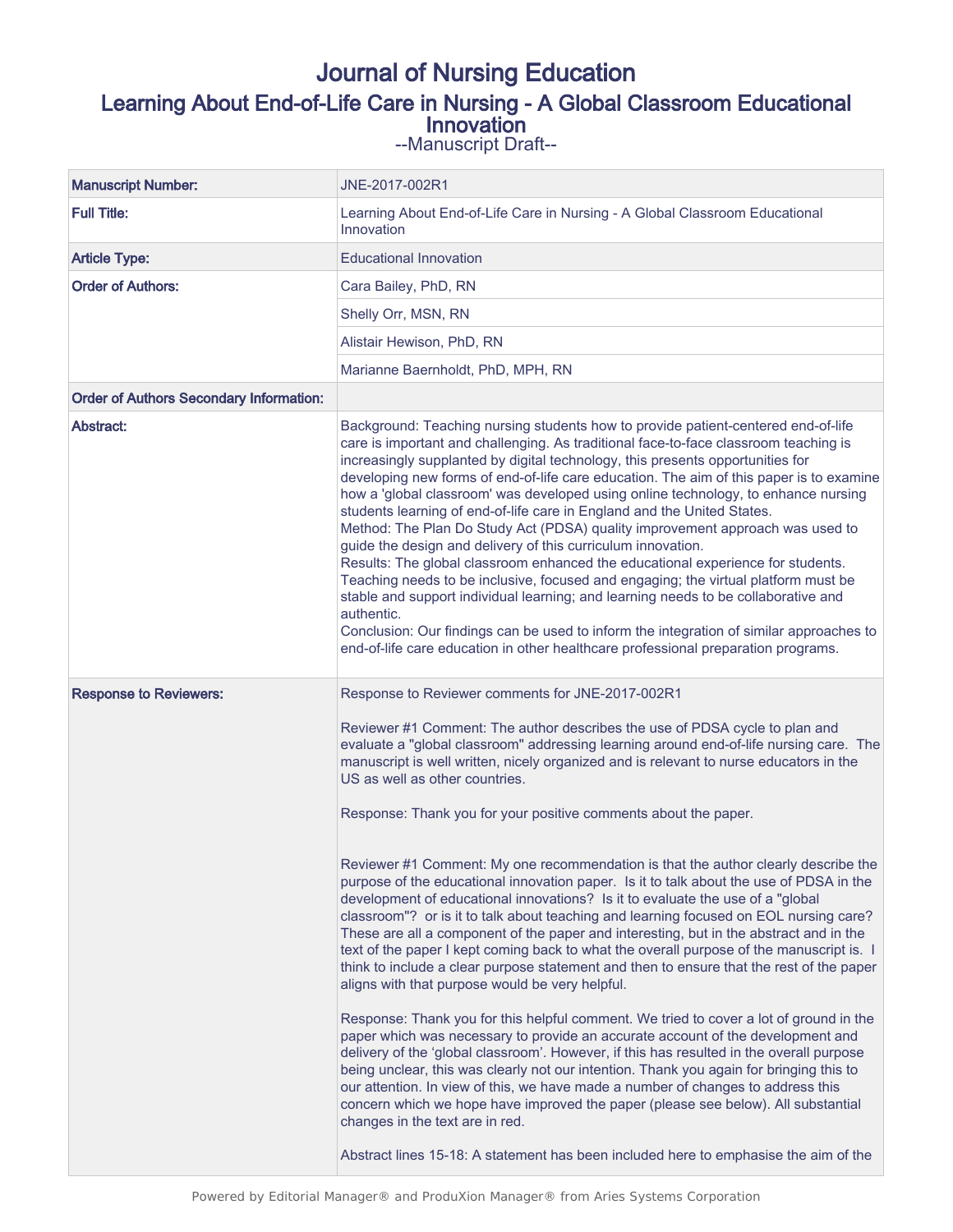| paper which is to examine how a 'global classroom' was developed using online<br>technology, to enhance the learning of nursing students in end-of-life care. It presents<br>an account of how this initiative was managed to demonstrate its potential for<br>implementation more widely.                                                                                             |
|----------------------------------------------------------------------------------------------------------------------------------------------------------------------------------------------------------------------------------------------------------------------------------------------------------------------------------------------------------------------------------------|
| Abstract lines 20-22: A change has been made here to highlight that the development<br>of an understanding of cultural competence in end-of-life care, on the part of the<br>students, was a focus of the work.                                                                                                                                                                        |
| Paper lines 74-79: A new paragraph has been added here which makes a clear<br>statement about the purpose of the project: to address the policy (identified in the<br>preceding section); to demonstrate how cultural competence can be developed using<br>this educational approach; and to provide an account of the 'global classroom' initiative<br>that may be helpful to others. |
| Paper lines 108-110, 123-126, 169-170, 196-198: Additional statements about the<br>focus on cultural competence have been made here to clarify this aspect of the paper.                                                                                                                                                                                                               |
| Paper lines 223-226: The final section of the conclusion has been amended to re-<br>emphasise the overall purpose of the paper.                                                                                                                                                                                                                                                        |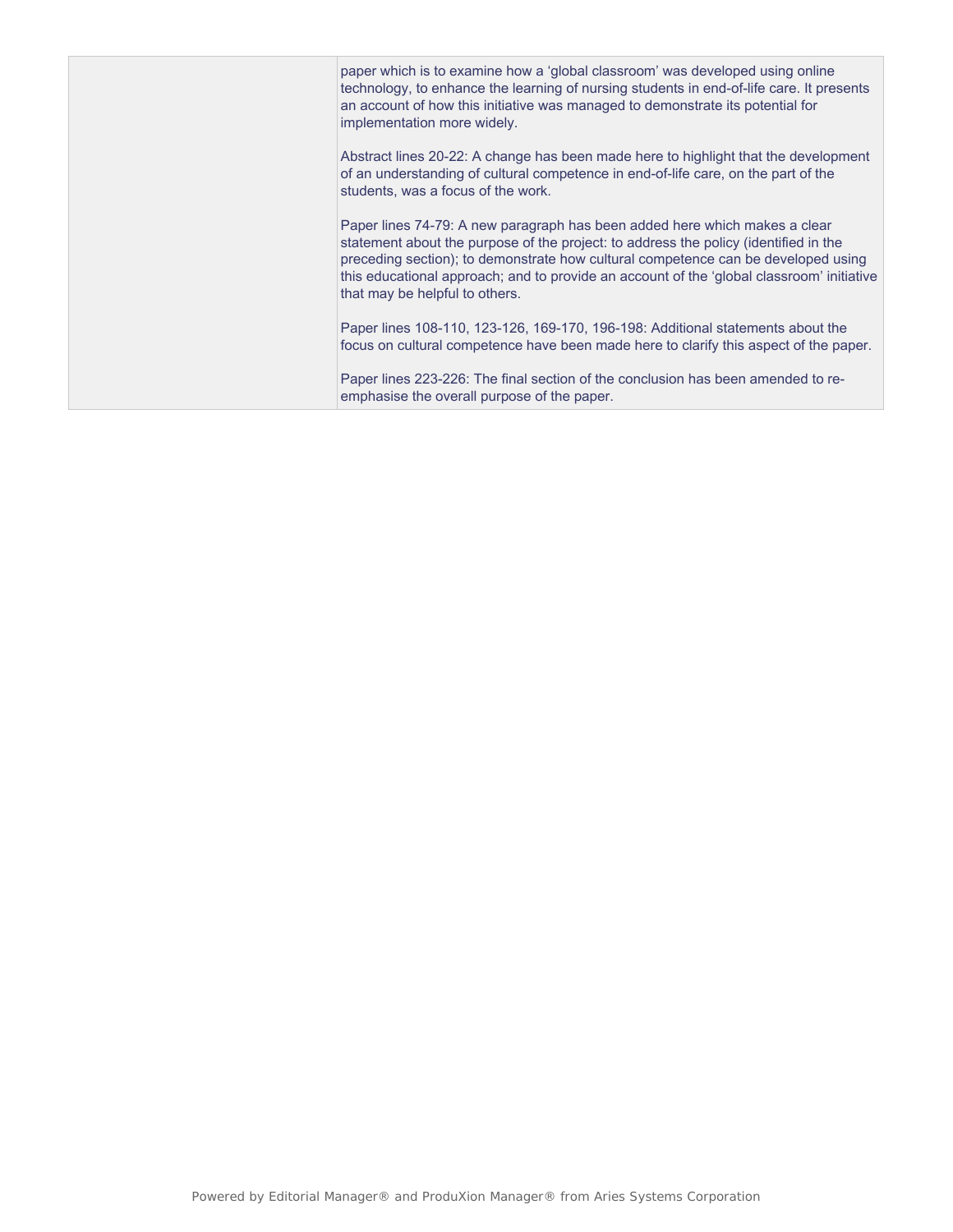## Acknowledgements

We would like to acknowledge the technical support staff without whom this work would not have been possible: from the US Predrag Stojanovic, Elizabeth Miles, and Sue McGinnis; and from England Peter Horrox and David Price.

This work was supported by a Quest Global Impact Award from the Global Education Office; The Langston Center for Quality, Safety, and Innovation, School of Nursing both at Virginia Commonwealth University; and the Institute of Clinical Sciences Research Development Fund at University of Birmingham, England.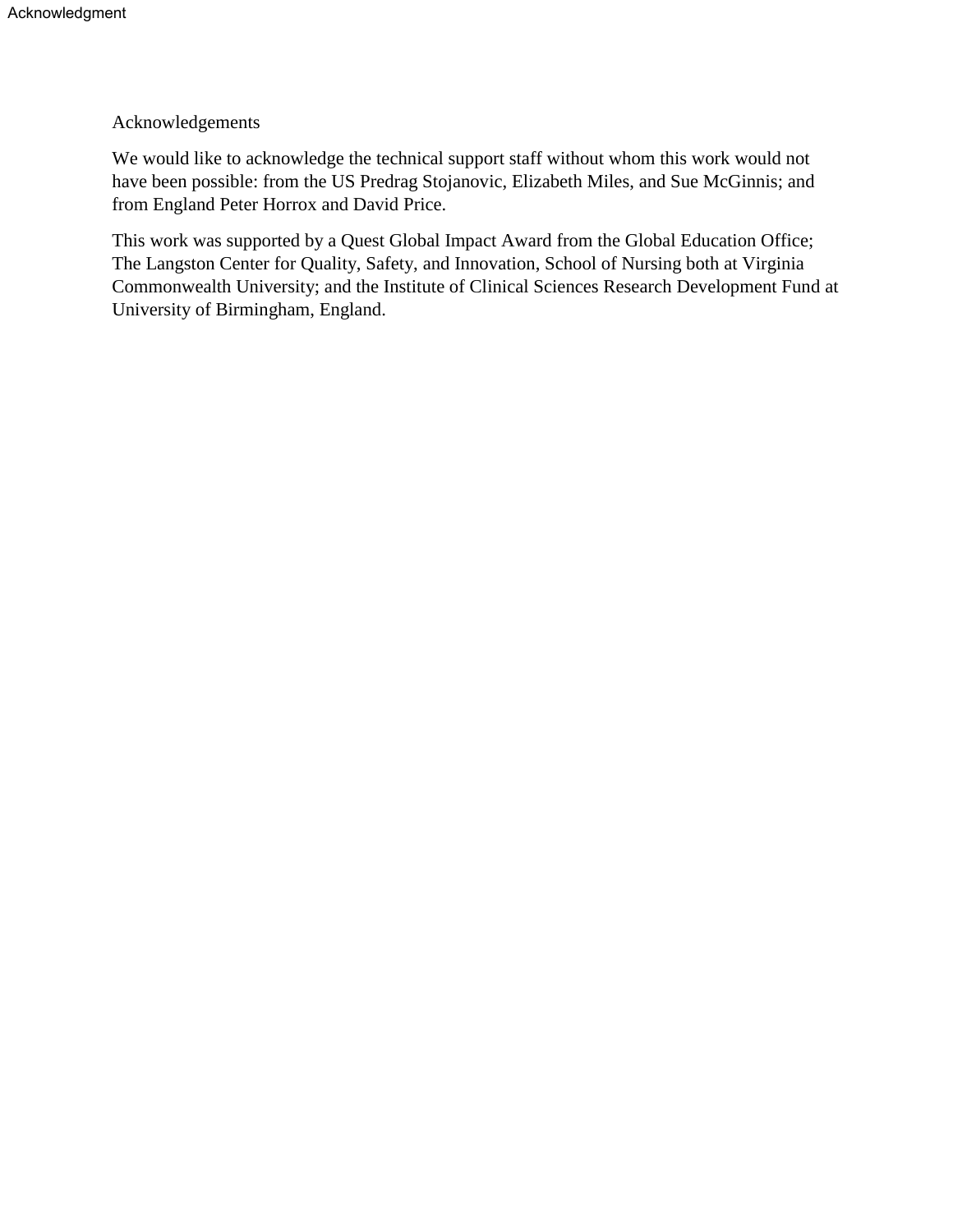## Running Head: LEARNING ABOUT END-OF-LIFE CARE IN NURSING 1

| $\mathbf 1$             |                                                                             |
|-------------------------|-----------------------------------------------------------------------------|
| $\overline{2}$          |                                                                             |
| $\mathbf{3}$            |                                                                             |
| $\overline{\mathbf{4}}$ |                                                                             |
| $\mathsf S$             |                                                                             |
| $\boldsymbol{6}$        | Learning About End-of-Life Care in Nursing - A Global Classroom Educational |
| $\overline{7}$          | <b>Innovation</b>                                                           |
| 8                       |                                                                             |
| $\boldsymbol{9}$        |                                                                             |
| $10\,$                  |                                                                             |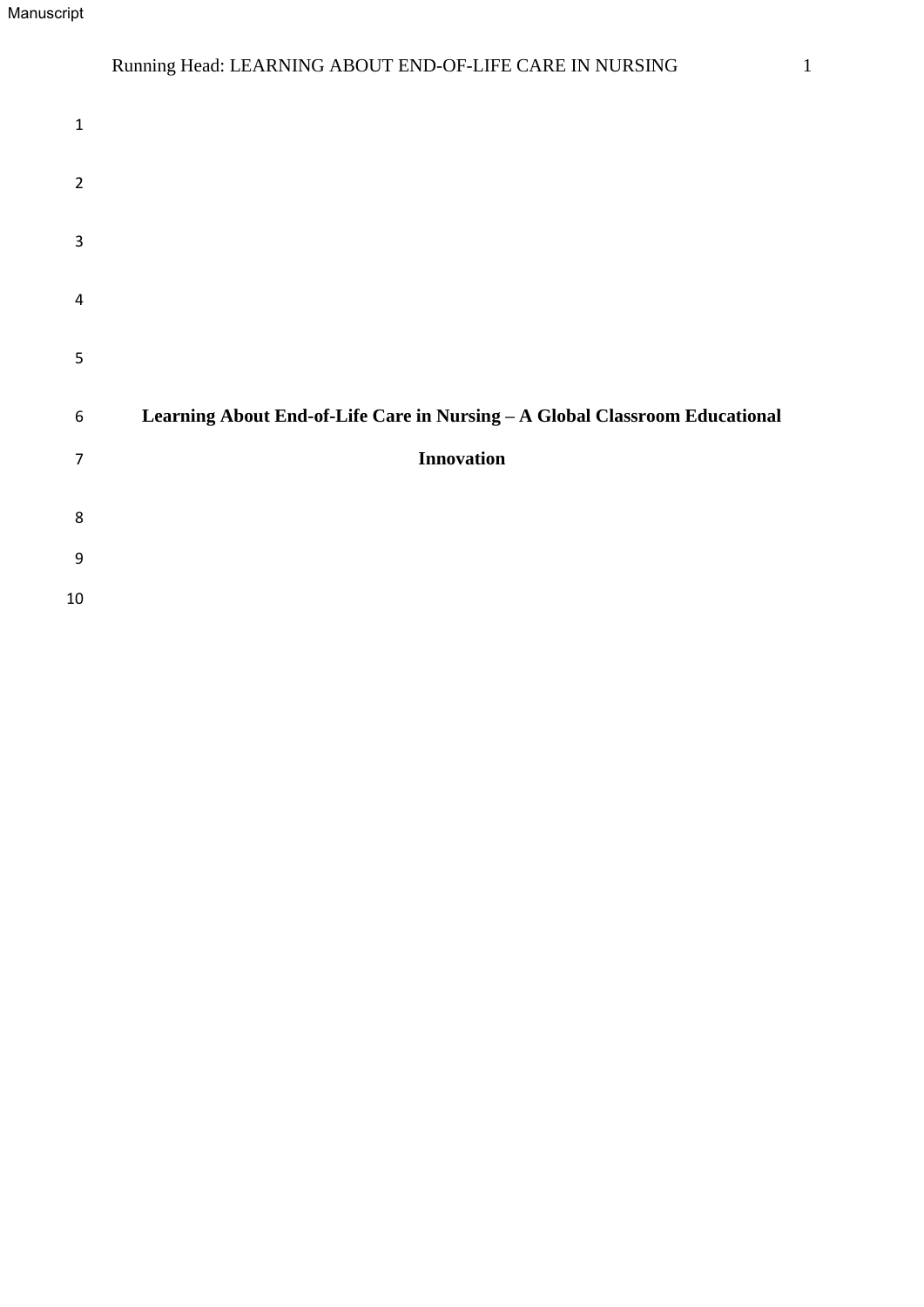| 11 | Abstract                                                                                     |
|----|----------------------------------------------------------------------------------------------|
| 12 | Background: Teaching nursing students how to provide patient-centered end-of-life care is    |
| 13 | important and challenging. As traditional face-to-face classroom teaching is increasingly    |
| 14 | supplanted by digital technology, this presents opportunities for developing new forms of    |
| 15 | end-of-life care education. The aim of this paper is to examine how a 'global classroom' was |
| 16 | developed using online technology, to enhance nursing students learning of end-of-life care  |
| 17 | in England and the United States.                                                            |
| 18 | Method: The Plan Do Study Act (PDSA) quality improvement approach was used to guide          |
| 19 | the design and delivery of this curriculum innovation.                                       |
| 20 | Results: The global classroom enhanced the educational experience for students. Teaching     |
| 21 | needs to be inclusive, focused and engaging; the virtual platform must be stable and support |
| 22 | individual learning; and learning needs to be collaborative and authentic.                   |
| 23 | Conclusion: Our findings can be used to inform the integration of similar approaches to end- |
| 24 | of-life care education in other healthcare professional preparation programs.                |
| 25 | Keywords: Global classroom, End of Life Care, US & England, Digital Technology               |
| 26 |                                                                                              |
| 27 |                                                                                              |
| 28 |                                                                                              |
| 29 |                                                                                              |
| 30 |                                                                                              |
| 31 |                                                                                              |
|    |                                                                                              |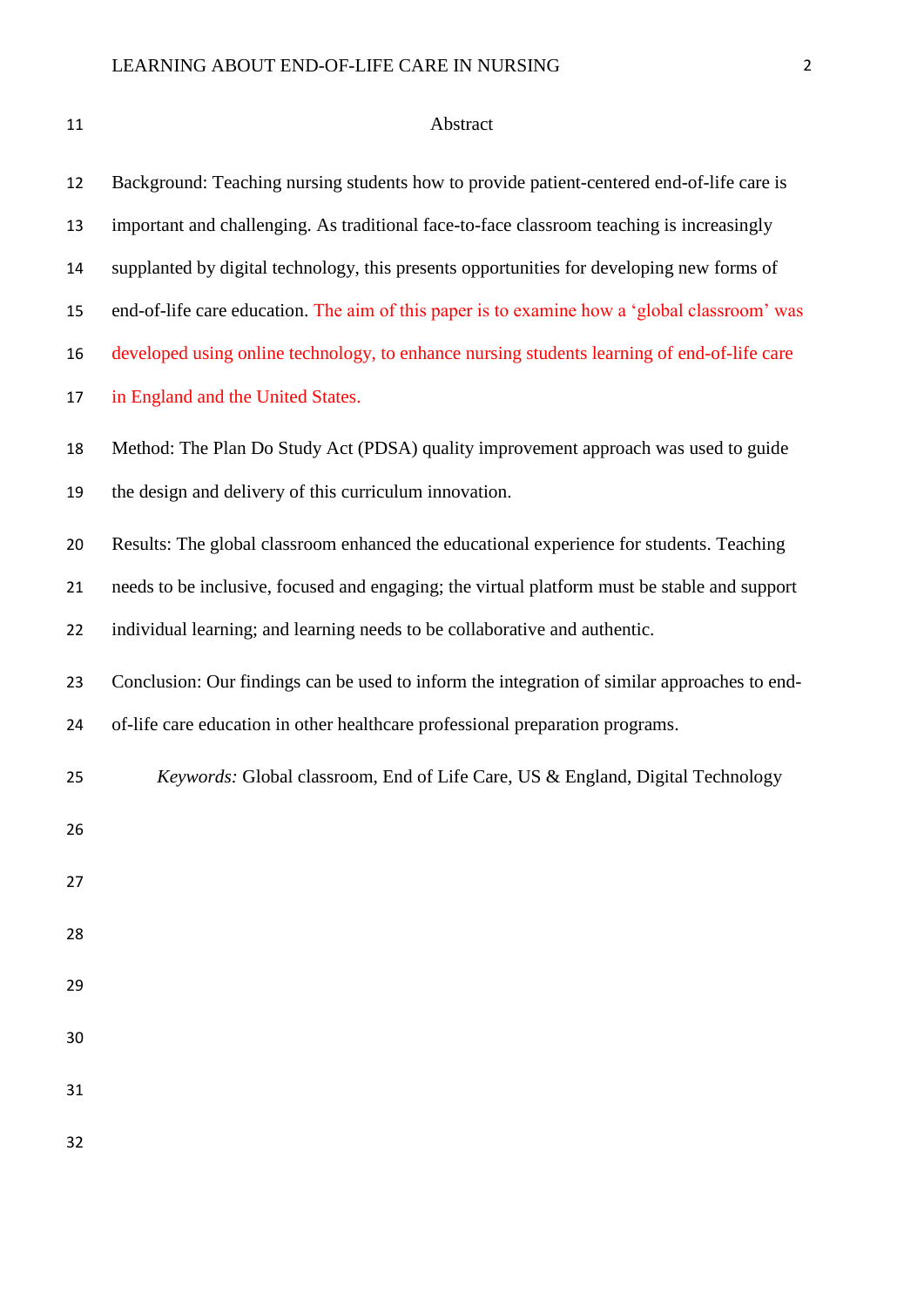#### **Background**

 Palliative care, which includes end-of-life (EOL) care, helps those with advanced, progressive, incurable illness to live as well as possible until they die (U.S. National Library of Medicine, 2016). Part of good EOL care is advance care planning, which is enabling people with a life-limiting illness to make decisions about their care preferences (National Hospice and Palliative Care Organization, 2016). High quality EOL care is patient-centered (National Quality Strategy [NQS], 2014). An important consideration when teaching students how to provide person-centered care is the development of students' cultural competence through knowledge building, and acquisition of appropriate attitudes and behaviors (Riner, 2011). Cultural competence has been defined as "the capacity to provide effective healthcare taking into consideration people's cultural beliefs, behaviors, and needs" (Papadopoulos, 2003, p. 5). Teaching nursing students about cultural considerations involved in EOL care in order to promote patient-centeredness although challenging, is important because education can have a direct and positive effect on students' attitudes towards care of the dying (Bailey & Hewison, 2014). However, to be effective, the educational delivery needs careful consideration.

 The pedagogical environment in higher education is rich with digital learning opportunities (Lock, 2015) and there has been an increase in the availability of e-learning on mobile and tablet devices. Students also have access to an array of asynchronous digital technologies which can support independent learning (e.g. virtual discussion forums and e- learning packages) and synchronous technologies which can be used to engage in learning with others remotely (e.g. expert lectures via videoconferencing) which support current teaching practices. It has been argued that this represents a "paradigm shift in educational thinking" (Murgatroyd & Couture, 2010, p. 20), contributing to the development of a "new culture of learning" (Thomas & Brown, 2011, p.17).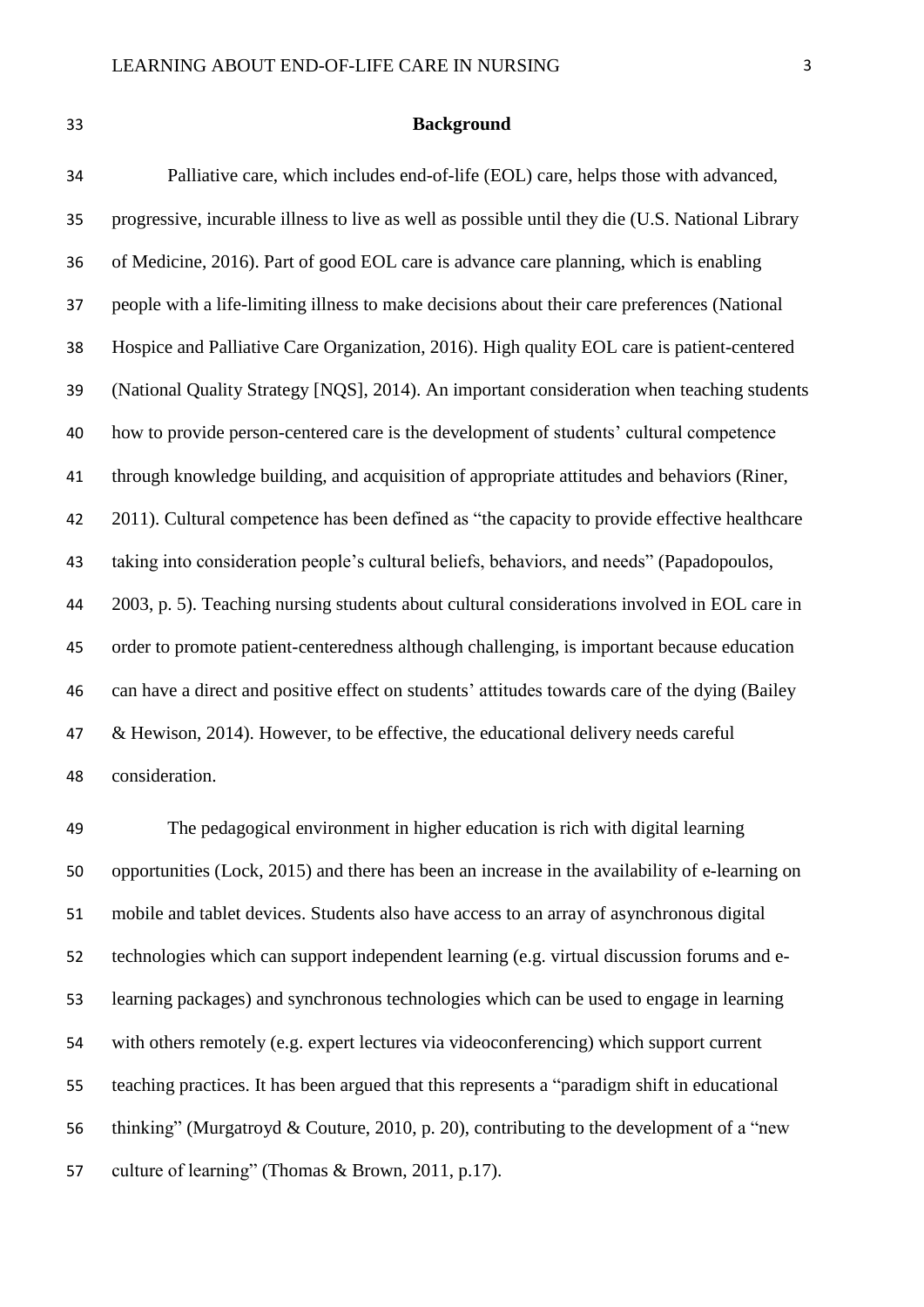Although the potential of digital technology to enhance learning is acknowledged (Thomas & Brown, 2011), its application does not guarantee learning or collaboration (Larusson & Alterman, 2009). Educators therefore have to consider how best to integrate learning technologies in the curriculum in order to engage students and deliver high quality education. Following publication of the End-of-life Care Strategy in England (Department of Health, 2008), the content focussed on EOL care in undergraduate nursing curricula has 64 increased (Bailey & Hewison, 2014). Although there is no direct equivalent national strategy in the United States (US), the End-of-Life Education Consortium (ELNEC) project is a national education initiative with a goal of providing nurses with the knowledge and skills they need to provide care that has a positive impact on the lives of patients and their families at the EOL (American Association of Colleges of Nursing [AACN], 2016). Furthermore, a recent landmark study recommended that educational institutions, credentialing bodies, accrediting boards, state regulatory agencies, and healthcare delivery organizations in the US establish appropriate training, certification and/or licensure requirements to strengthen palliative care knowledge and skills of all clinicians who care for individuals with advanced serious illness who are nearing the EOL (Institute of Medicine [IOM], 2014). In recognition of this combination of factors, an educational intervention was designed that would address the overarching policy need, by focussing on a key element of person-centered care – cultural competence. In order to manage this effectively, an established service improvement model was used. The overall aim was to develop a 'global classroom' using online technology, to enhance the learning of nursing students in EOL care.

#### **Educational Innovation**

 The global classroom project was designed to enhance the educational experience of nursing students and expand their knowledge of person-centered EOL care. The Plan Do Study Act (PDSA) method was used to structure the work. The elements of the tool include: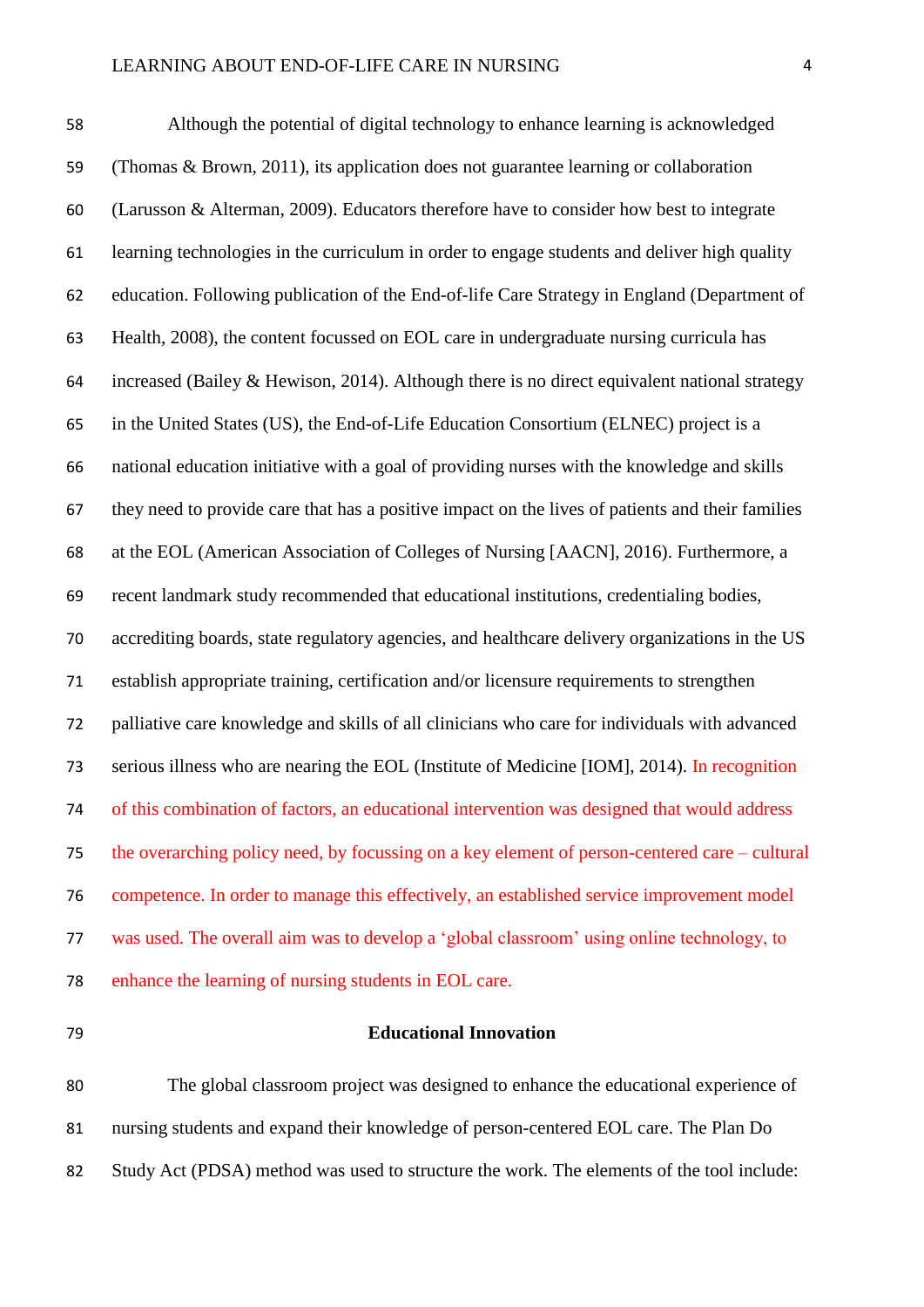#### LEARNING ABOUT END-OF-LIFE CARE IN NURSING 5

 **Plan-** the change to be put in place, predict what will happen and identify data to be collected; **Do-** implement the change collecting the necessary data; **Study-** consider the data collected before and after the change; and **Act-** identify further changes needed based on study phase to continue improvement (Langley et al., 2009; Kilo, 1998). The underlying rationale of the approach is that short-cycle, small-scale tests, linked to reflection, can enable healthcare teams to learn from actions taken and their effects (Berwick, 2003; Iles & Sutherland, 2001). It is recommended as a helpful tool in healthcare (National Health Service Improvement, 2010; Scoville, Little, Rakover, Luther, & Mate, 2016) and widely used as it provides a framework for collaborative working (Boaden, Harvey, Moxham, & Proudlove, 2008).

#### **Plan: The Global Classroom**

 A global classroom is where two or more groups of students work together (in this case from two countries) to study a common topic (Nelson, 2008). A number of design principles for the global classroom were considered. Manso and Garzón (2011) suggest four components are essential in the development of effective collaborative global projects. They are: (1) The **topic** needs to be relevant and connected to the core curriculum/discipline; (2) Integration of **information and communications technology (ICT)**; (3) **Collaboration** which implies a commitment to learn together and to co-operate in the achievement of something that cannot be achieved individually; and (4) **Exchange** of information to allow the activity to advance with clear criteria that specify the nature of student participation (Manso & Garzón, 2011).

 The project team considered each component when making decisions and planning the structure and delivery of the global classroom. Advance care planning was identified as a crucial process in EoL care that the students could explore in classroom lectures and group activity. It was selected because it is central to practice, incorporates consideration of cultural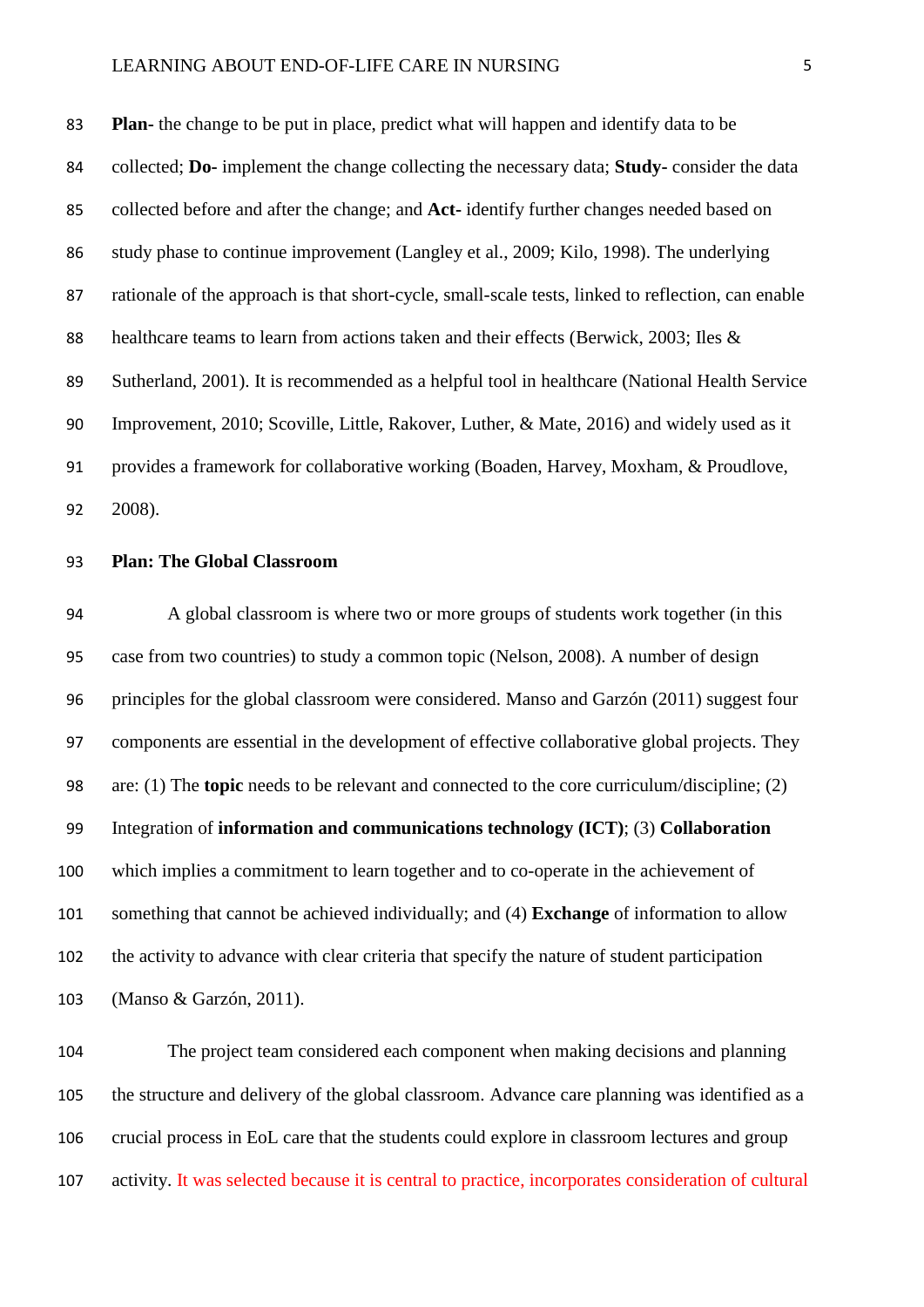competence as part of person-centered care, and was consistent with the learning outcomes at both universities. With the assistance and support of Information Technology (IT) staff at both institutions, virtual platforms were chosen that were reliable, user friendly, and allowed for asynchronous and synchronous collaboration. Lastly, a group activity was chosen that was achievable in a short timescale, realistic in terms of workload so as not to overburden the students, and purposeful in terms of developing their learning. The expectations in terms of student participation, professionalism, and peer communication were clearly delineated in a supporting document provided for both groups.

 Three synchronous classroom sessions were planned over a six-week period using Zoom<sup>TM</sup>. Zoom is an innovative web-based conferencing system that allows for video, audio, and screen sharing capabilities (Zoom Video Communications, Inc., 2016). The first session planned was an introduction where students and faculty could meet, and a technology check for proper functioning could be undertaken. Students were required to view films produced by the faculty team which summarized the English and US healthcare systems prior to the scheduled introduction session to provide necessary background information. The second session was a joint lecture from faculty at both sites on advance care planning, highlighting 124 the differences between the approaches in the US and England particularly with regard to cultural competence. Finally, the third session was an interactive discussion about the movie Wit, specifically the patient's experience of EOL care and the roles of members of the healthcare team. Palliative care clinical colleagues from both sites were invited to contribute to the discussion along with the faculty. Additionally, the students were asked to organize two 'virtual' small group meetings s to work synchronously on a group activity (an e- resource on advance care planning for patients and families). Each group included 131 participants from both countries who were able to connect using Slack<sup>TM</sup>. Slack is a messaging application that allows group members to create channels for conversations, both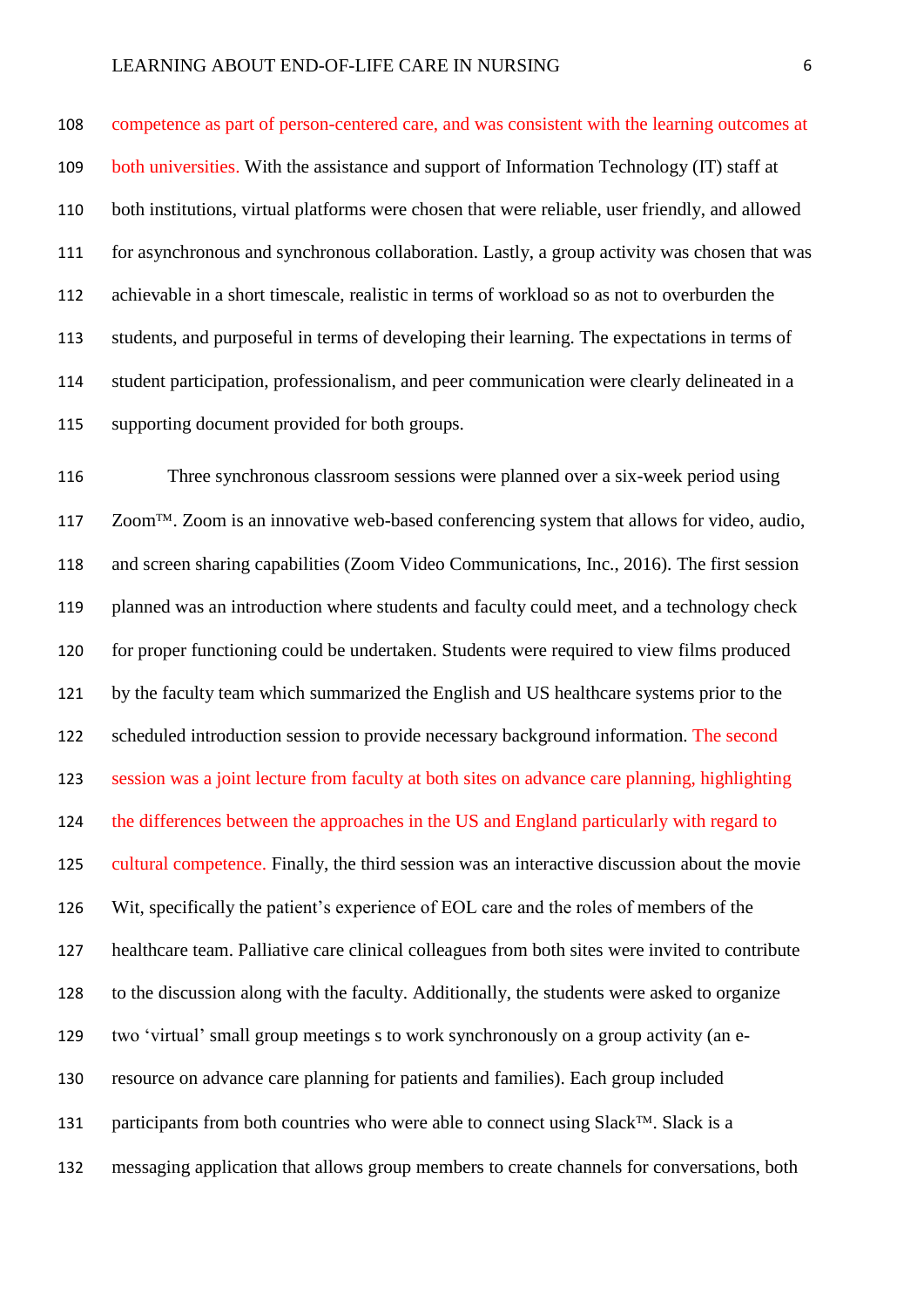synchronized and archived, and share files (Slack, 2016). Seventy-five students from the US and 54 students from England participated. This planning provided a firm basis for the next 'do' phase of the project.

#### **Do: Global Connections**

 The global classroom brought together experts in EOL care from the US and England to provide undergraduate nursing students in the two countries with a unique learning opportunity. During the course of the project, the students built a relationship with the lecturers from both countries as well as with their peers. In the Slack channel project groups there was a sense of camaraderie and comments indicated that learning about different healthcare systems as well as differences in nursing education in the two countries occurred. The students commented that they enjoyed working 'together'. All of the groups produced an electronic resource on advanced care planning. These took the form of blogs, infographics, leaflets, webpages, and e-presentations. These outputs indicate that the global classroom was purposeful and had significance for student learning.

## **Study: Evaluation and Limitations**

 As with any change, evaluation of the global classroom was important in order to make any modifications necessary to improve the quality of the learning experience for students and to integrate this approach into the curricula at both institutions on a permanent basis if it was found to be effective in enhancing learning. Since this first offer was a feasibility study, most attention was given to the logistics. We evaluated whether the content was placed in the right place in the two curricula, if the information technology (IT) platform was 'fit for purpose', if the students were able to participate in both the synchronous classroom and the group work, and if their group assignments were meaningful.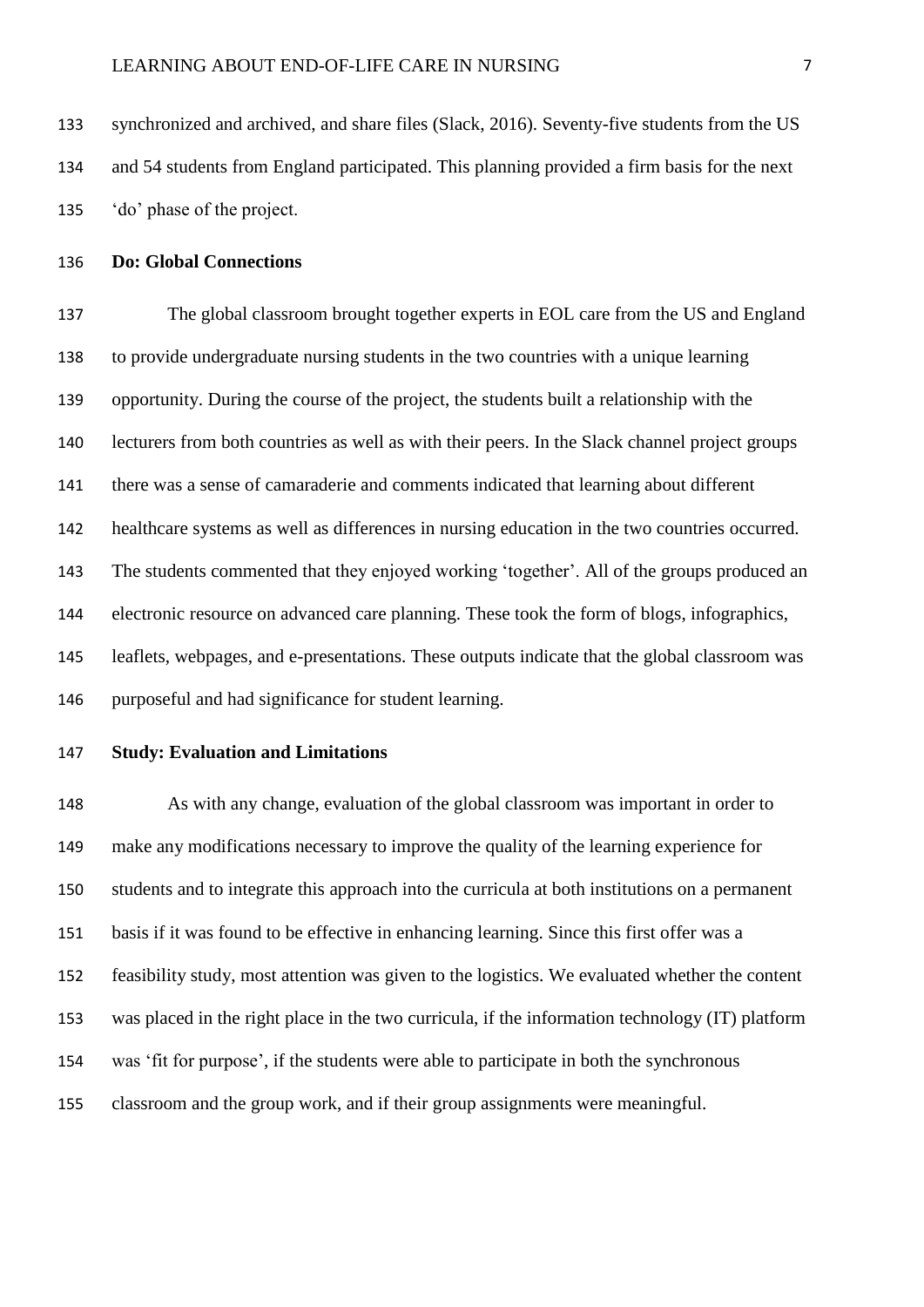We collected feedback from students via email and personal conversations. Overall, the feedback received was positive and suggestions for improvement corresponded with areas identified by the project team. Students commented on the difficulties presented by different time zones and working patterns making it challenging to meet up virtually to work on the group activity, however the majority of comments were positive:

 *"It was definitely a challenge being busy students working with other busy students across the world, but I love the idea of the program and it was neat to learn about another country and their nursing processes."*

 Although we focused our efforts on ensuring students knew how to connect via Slack, their schedules were also a limiting factor. There were further issues with the synchronous global classroom as the first one was cancelled due to a snowstorm in the US. This limited the time available for the students to meet each other and familiarize themselves with the 168 global classroom before they were taught some of the more difficult areas of EOL care (e.g. discussion of cultural sensitivities) and so engagement of students was delayed. At times both the faculty and students felt there was insufficient time to reflect on content, learning, and development of next steps in depth. Despite this, the reflective comments were positive. For example, after the first session students said:

 *"I am quite excited about working with [the US University]. I think this is a great opportunity and cannot wait to see the differences".*

*"I'm greatly looking forward to this opportunity as I am interested in the US and really* 

*appreciate the hard work you have put in to making this a reality".*

#### **Act: Plans for the Next Global Classroom**

 The global classroom is a beneficial educational innovation that can be incorporated into the curriculum with careful planning. Based on our evaluation, in future iterations, the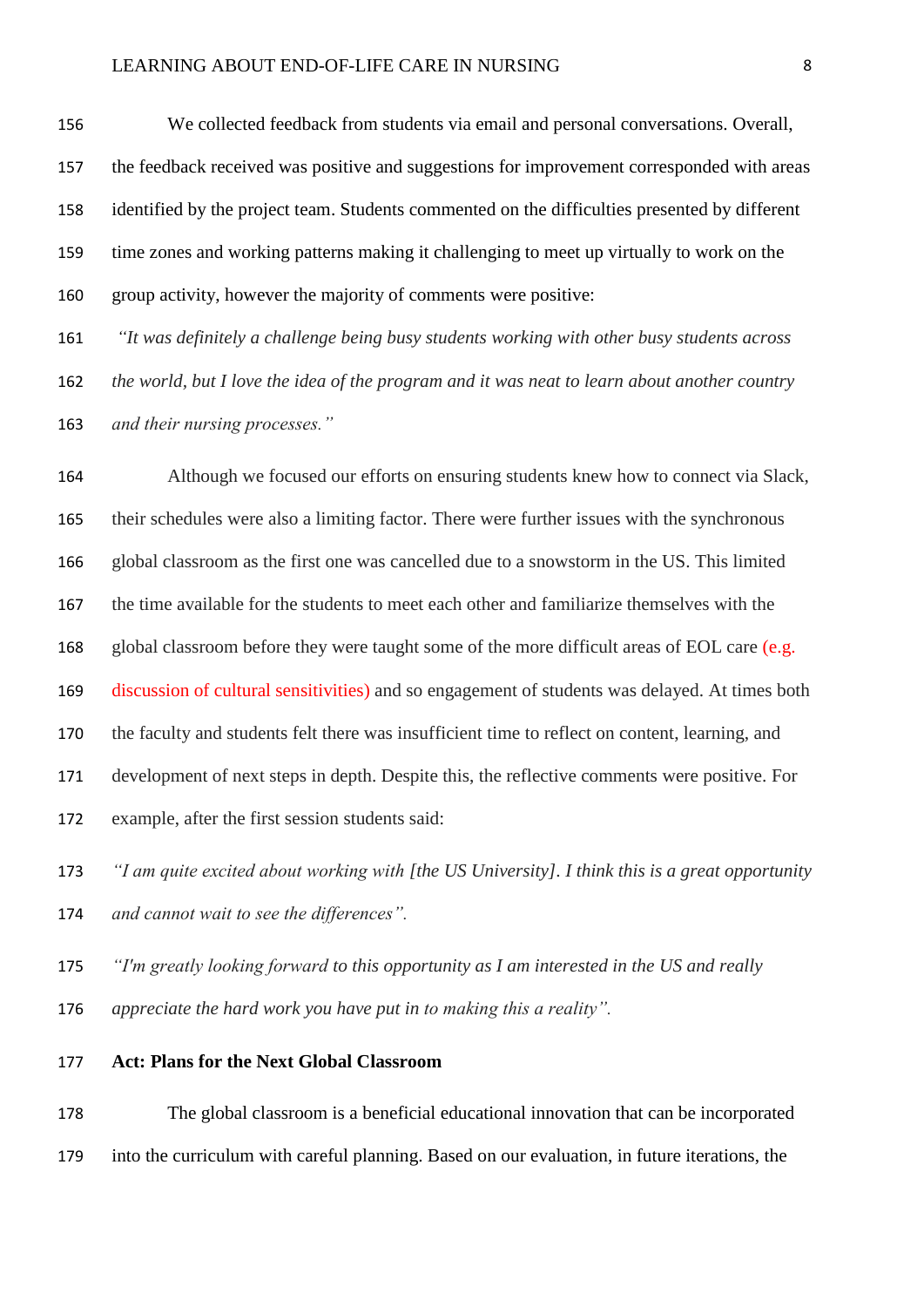### LEARNING ABOUT END-OF-LIFE CARE IN NURSING 9

 global classroom will be delivered using a cumulative approach. Instead of having all content on EOL care in one course at each university, we will deliver the content over three semesters and three courses. We plan to have an introductory session in semester one, a second session in semester two, and a third session in semester three. We hope this will afford the students time to digest content and to get to know each other better in the activity peer groups which is what they enjoyed the most. Further, the EOL care content will feel more like an integral part of the respective educational programs that provides consistency and constancy as a whole rather than being viewed as an additional project in one course. We are also exploring how to expand the global classroom to include students from the wider healthcare team; for example, students from medicine and the allied health professions.

#### **Discussion**

 The intention of engaging in a detailed planning process was to try and ensure that the global classroom was based on sound educational principles and that the complex logistical challenges involved in delivering the experience were addressed. We considered four components in the planning stage in order to engage students and promote inclusive learning in a global context. First, the topic needs to be engaging, and appropriate for all students. The focus on EOL care, and specifically cultural competence as part of advance care planning, was appropriate because it was an issue of concern for both groups of students. Second, the virtual platform has to be stable but flexible enough to meet the requirements for learning such as easy uploading of documents, sharing views of documents, and enabling virtual discussion to foster student cohesion. Zoom worked successfully for the virtual links for the classroom activities and Slack was an ideal platform for the group work as it enabled students to work together in small groups, share ideas, and learn from the experiences of their peers. Third, collaboration was key to the success of this project which involved 129 students. Having 'buy in' from the universities, other faculty, and students was essential as was the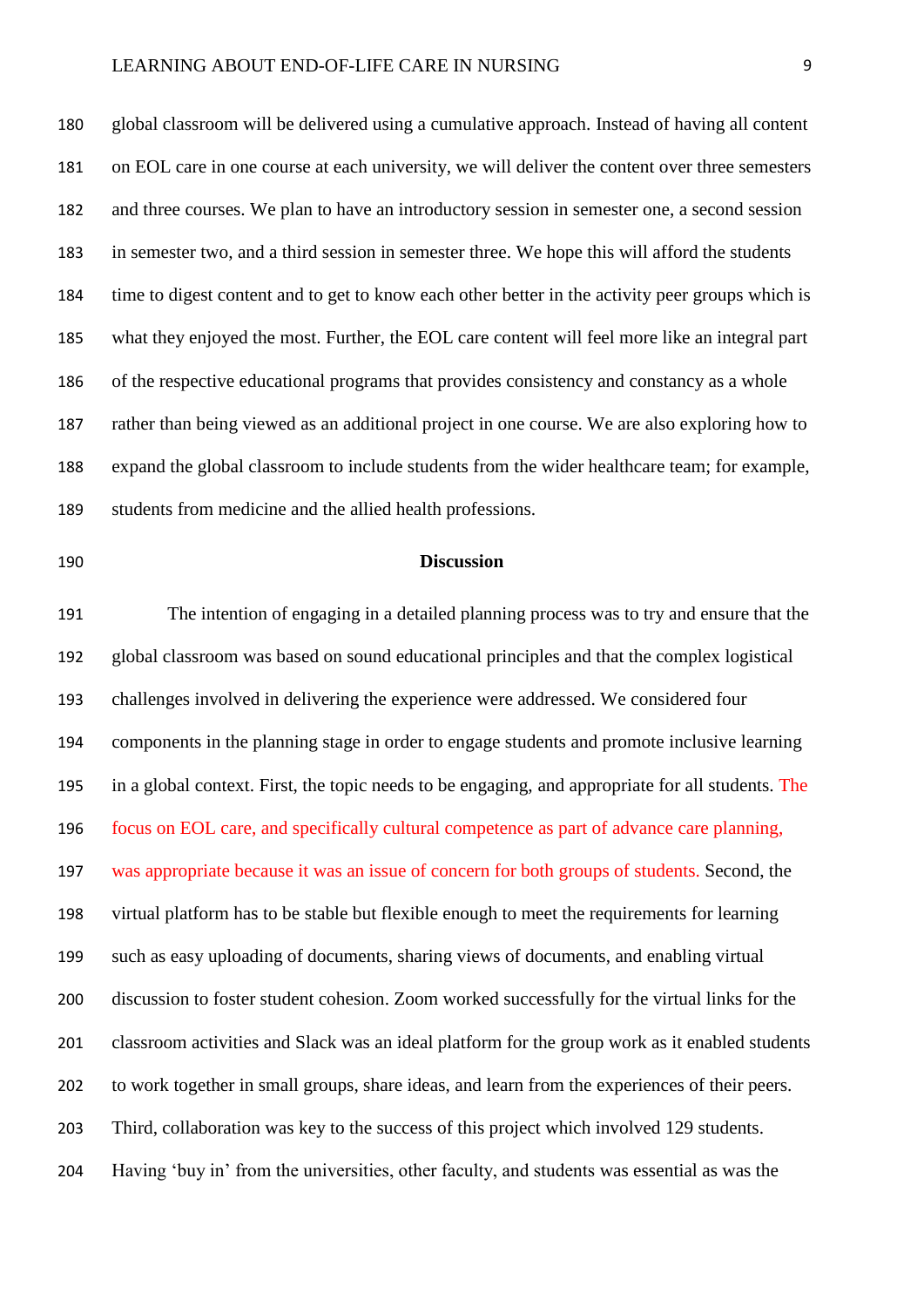#### LEARNING ABOUT END-OF-LIFE CARE IN NURSING 10

 expertise of subject and technology specialists. Also, regular and frequent communication between faculty was important. Fourth, the group activity had to be purposeful and achievable. All groups produced e-resources on advance care planning and feedback was positive in terms of international linking and learning opportunities (Examples: [https://endoflifecaresite.wordpress.com/,](https://endoflifecaresite.wordpress.com/) [https://prezi.com/3aa8mkdhgpwr/advanced-care-](https://prezi.com/3aa8mkdhgpwr/advanced-care-decisions/) [decisions/\)](https://prezi.com/3aa8mkdhgpwr/advanced-care-decisions/). The development of cultural competence was apparent in the e-resources produced, as demonstrated by those that focused on the individualized needs of patients and their families. For example, one group created a google document highlighting the issues involved in agreeing to a 'do-not-resuscitate' order as part of EOL decision making (Figure 2).

#### **Conclusion**

 In summary, the global classroom was a success, but to increase its impact in the future we plan to deliver the global classroom over three semesters. We have witnessed the value of using a global classroom in that students are able to learn much more when international perspectives and the associated discussion of different cultural contexts are incorporated into their learning. The PDSA cycle was useful as were the four components of an effective collaborative global project. Lessons learned can inform others to use our work 222 as a framework when designing and implementing a global classroom. Our hope is the use of 223 a global classroom approach to teach concepts that are central to EOL care, such as advance care planning and cultural competence, will become part of educational programs in healthcare to enhance learning in an international context.

- 
- 
- 
-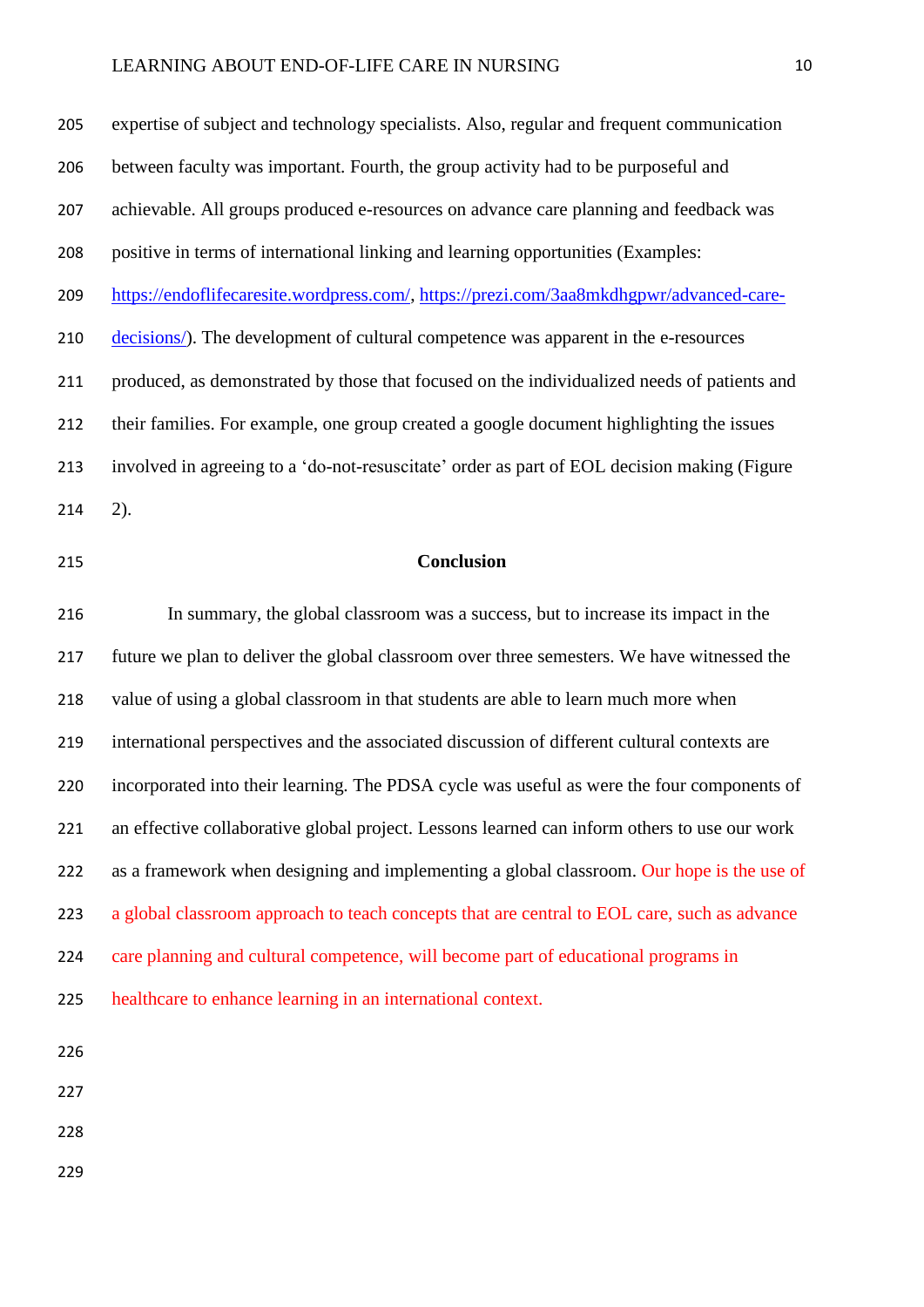| 230 | References                                                                                  |
|-----|---------------------------------------------------------------------------------------------|
| 231 | American Association of Colleges of Nursing (2016). ELNEC fact sheet. Retrieved from        |
| 232 | http://www.aacn.nche.edu/elnec/about/fact-sheet                                             |
| 233 | Bailey, C., & Hewison, A. (2014). The impact of a 'critical moments' workshop in            |
| 234 | undergraduate nursing students' attitudes to caring for patients at the end-of-life.        |
| 235 | Journal of Clinical Nursing, 23(23-24), 3555-3563.                                          |
| 236 | Berwick, D.M. (2003) Improvement, trust, and the healthcare workforce. Quality and Safety   |
| 237 | in Health Care, $12(1)$ , $i2-i6$ .                                                         |
| 238 | Boaden, R., Harvey, G., Moxham, C. & Proudlove, N. (2008) Quality Improvement: Theory       |
| 239 | and practice in health care. National Health Service Institute for Innovation and           |
| 240 | Improvement, Coventry House, University of Warwick Campus, Coventry, CV4 7AL.               |
| 241 | Department of Health (2008). End-of-life Care Strategy, Promoting high quality care for all |
| 242 | adults at the end-of-life. Retrieved from                                                   |
| 243 | https://www.gov.uk/government/publications/end-of-life-care-strategy-promoting-             |
| 244 | high-quality-care-for-adults-at-the-end-of-their-life                                       |
| 245 | Iles, V. & Sutherland, K. (2001) Organisational change: A review for health care managers,  |
| 246 | professionals and researchers. National Co-ordinating Centre for NHS Service                |
| 247 | Delivery and Organisation Research and Development, London.                                 |
| 248 | Institute of Medicine of the National Academies (2014). Dying in America: Improving         |
| 249 | quality and honoring individual preferences near the end-of-life. Washington, D.C.:         |
| 250 | National Academies Press.                                                                   |
| 251 | Kilo, C.M. (1998) A framework for collaborative improvement: Lessons learned from the       |
| 252 | Institute of Healthcare Improvement's breakthrough series. Quality Management in            |
| 253 | <i>Healthcare,</i> $6(4)$ , 1-13.                                                           |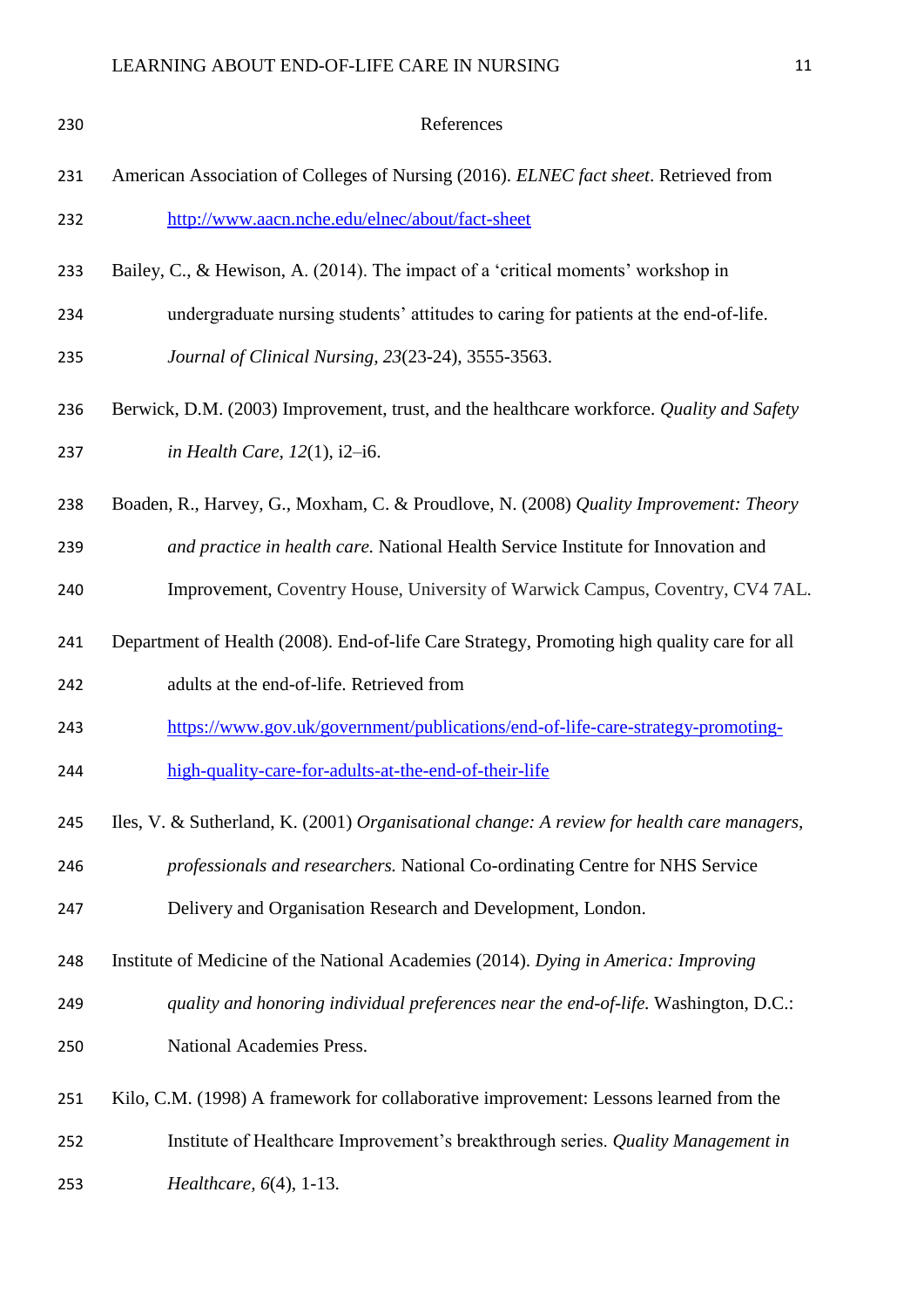- Langley, G.L., Moen, R., Nolan, K.M., Nolan, T.W., Norman, C.L. & Provost, L.P. (2009).
- *The improvement guide: A practical approach to enhancing organizational*

*performance* (2nd ed.). San Fransisco, CA: Jossey-Bass Publishers.

- Larusson, J.A., & Alterman, R. (2009). Wikis to support the 'collaborative' part of
- collaborative learning. *Computer-Supported Collaborative Learning, 4*, 371–402.
- Lock, J.V. (2015). Designing learning to engage students in the global classroom.

*Technology, Pedagogy and Education, 24*(2), 137-153.

- Manso, M., & Garzón, M. (2011). Designing effective global collaborative projects. *Learning and Leading with Technology, 39*, 32–33.
- Murgatroyd, S., & Couture, J.C. (2010). *Using technology to support real learning first in*
- *Alberta schools.* The Alberta Teachers' Association. Retrieved from:
- [http://www.teachers.ab.ca/SiteCollectionDocuments/ATA/Publications/Research-](http://www.teachers.ab.ca/SiteCollectionDocuments/ATA/Publications/Research-Updates/PD-86-17)
- [Updates/PD-86-17](http://www.teachers.ab.ca/SiteCollectionDocuments/ATA/Publications/Research-Updates/PD-86-17)
- National Health Services Improvement (2010). *Bring lean to life: Making processes flow in*
- *healthcare.* Leicester, England. Retrieved from
- [http://webarchive.nationalarchives.gov.uk/20160805123925/http://www.nhsiq.nhs.uk/](http://webarchive.nationalarchives.gov.uk/20160805123925/http:/www.nhsiq.nhs.uk/resource-search/publications/nhs-imp-lean.aspx)
- [resource-search/publications/nhs-imp-lean.aspx](http://webarchive.nationalarchives.gov.uk/20160805123925/http:/www.nhsiq.nhs.uk/resource-search/publications/nhs-imp-lean.aspx)
- National Hospice and Palliative Care Organization (2016). *Advance care planning.* Retrieved
- from<http://www.nhpco.org/advance-care-planning>
- National Quality Strategy (NQS) (2014). *National strategy for quality improvement in health*
- *care: 2014 annual progress report to Congress.* Retrieved from
- <http://www.ahrq.gov/workingforquality/reports.htm>
- Nelson, K. (2008). Teaching in the digital age: Using the Internet to increase student
- engagement and understanding (2nd ed.). Thousand Oaks, CA: Corwin Press.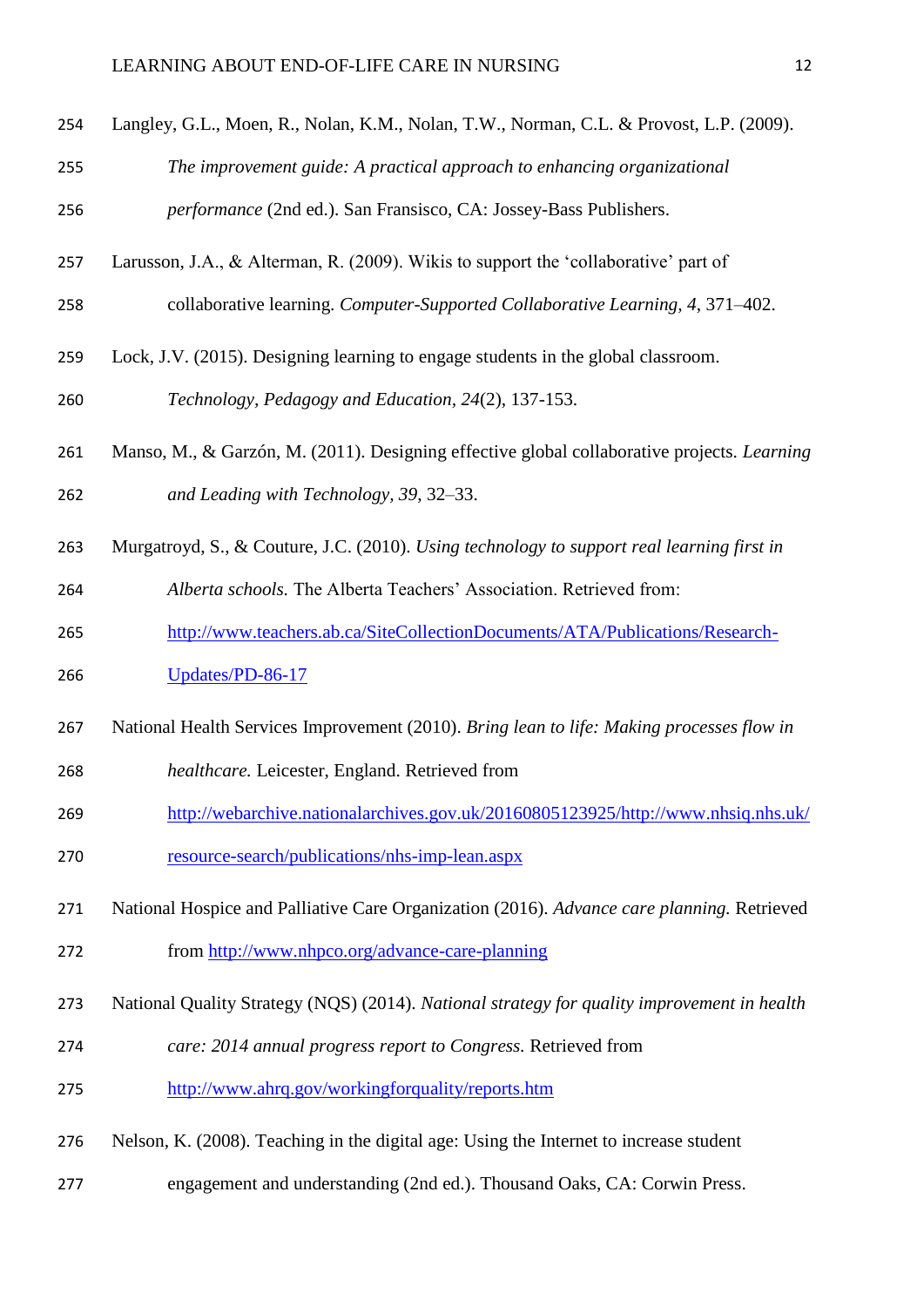| 278 | Papadopoulos, I. (2003). The Papadopoulos, Tilki and Taylor model for the development of |
|-----|------------------------------------------------------------------------------------------|
| 279 | cultural competence in nursing. Journal of Health, Social and Environmental Issues,      |
| 280 | $4, 5-7.$                                                                                |

- Powell, A.E., Rushmer, R.K. & Davies, H.T.O. (2009) *A systematic narrative review of quality improvement models in health care.* NHS Quality Improvement Scotland. Report No. 1844045242.
- Riner, M. (2011). Globally engaged nursing education: An academic program framework. *Nursing Outlook, 59*, 308–317.
- Scoville, R., Little, K., Rakover, J., Luther, K. & Mate, K. (2016) *Sustaining improvement.*
- IHI White Paper. Institute for Healthcare Improvement, Cambridge,
- Massachusetts. Retrieved from
- <http://www.ihi.org/resources/Pages/IHIWhitePapers/Sustaining-Improvement.aspx>
- Slack (2016). *Using Slack: Product.* Retrieved from<https://slack.com/is>
- Thomas, D., & Brown, S.J. (2011). *A new culture of learning: Cultivating the imagination for*
- *a world of constant change.* Lexington, KY: CreateSpace Independent.
- U.S. National Library of Medicine (2016). *What is palliative care?* National Institutes of
- Health. Retrieved from
- <http://www.nlm.nih.gov/medlineplus/ency/patientinstructions/000536.htm>
- Zoom Video Communications, Inc. (2016). *Why choose Zoom?* Retrieved from
- <https://zoom.us/whyzoom>